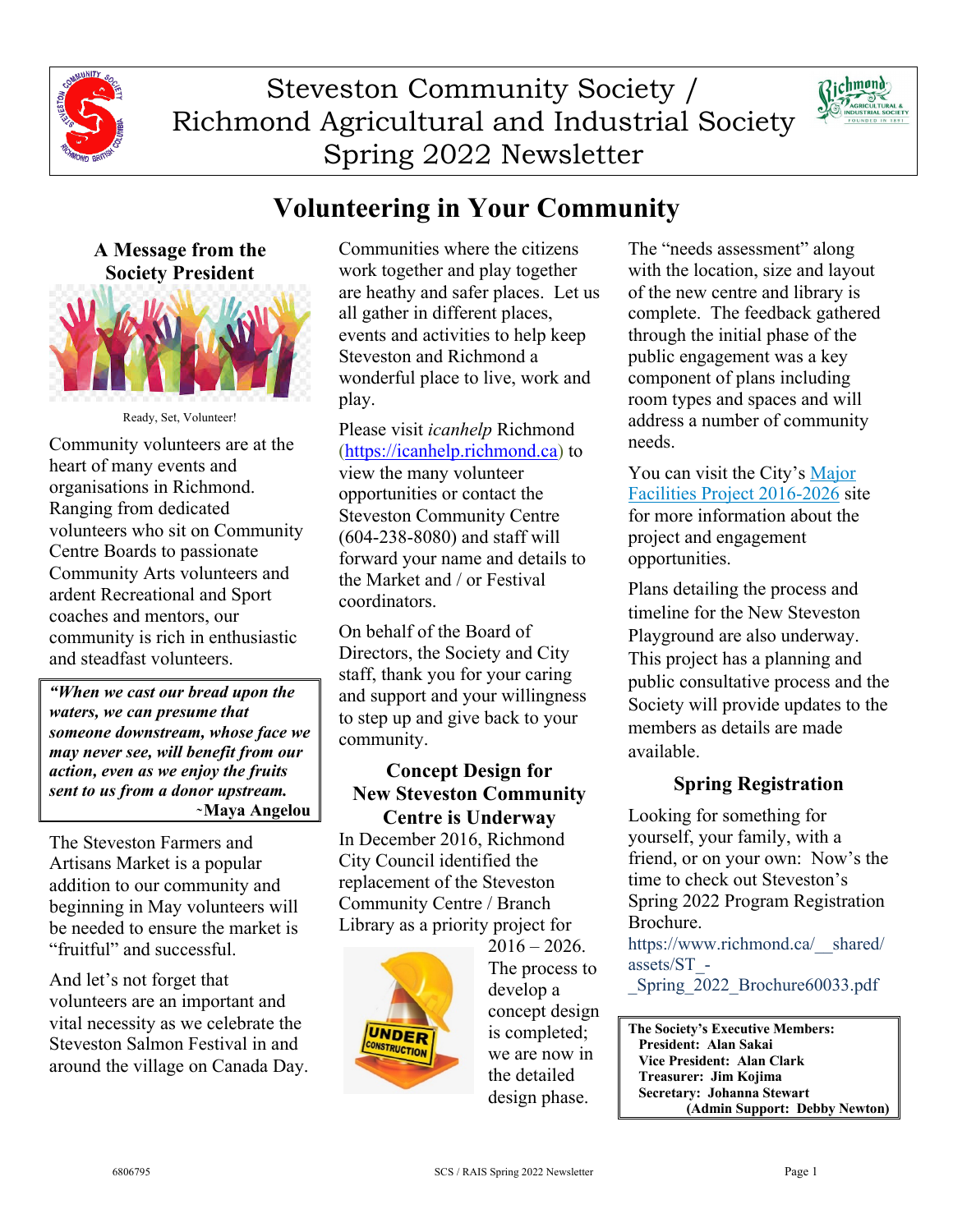



## **Steveston Farmers and Artisans Market 2022**



The 2022 Market Coordinator and her team of volunteers are well into plans for this year's Market Season. The operation of last year's Steveston Farmers & Artisans Market was held with COVID-19 public health protocols in place and the Market will be required to follow similar orders this year. The impact of these safety measures has made the need for volunteers even more critical.

2022 Sunday Market Days May 8 & 22 / June 5 & 19 / July 3 & 17 / August 7 & 21 / September 4 & 18

As in past years, the set-up and take-down of the Market requires many hands. Please consider volunteering at the 2022 Market. For more information on how you can help, send an email to the SFAM Manager: marketmanager@sfam.ca.

*"If our hopes of building a better and safer world are to become more than wishful thinking, we will need the engagement of volunteers more than ever."*  **̴ Kofi Annan**

## **National Volunteer Week April 24 – 30, 2022**

The National Volunteer Week theme for 2022, *Volunteering Is Empathy In Action*, affirms the strong connection between volunteerism and empathy. This profoundly human connection is at the heart of healthier individuals and stronger communities.



Volunteering can help us develop empathy, to see the world through the eyes of others. It can connect people from diverse backgrounds and life experiences, expanding our views. It can build our capacity to work collectively and contribute to a vibrant, inclusive community and world.

### **Standing with Ukraine**

As we watch events in Ukraine unfold, the power to imagine the previously unimaginable should inspire us to act differently. We are all global citizens.

## **How Old is Old?**

The World Health Organisation (WHO) declared that 65 years old is still considered young. Before, based on the Friendly Societies Act (1875) in Britain, old was defined by age of 50. The UN has not adopted a standard, but lately 60 years old was referred to as the border age to the word "old". Research conducted by the health organisation in 2018, based on average health quality and life expectancy, divides human age as follows:

*0–17 years: underage 18–65 years: youth / young people 66–79 years: middle age 80–99 years: elderly / senior 100+ years: long-lived elderly*



Just how old are you? And remember, according to Joan Collins, "Age is just a number. It's totally irrelevant unless, of course, you happen to be a bottle of wine."

**CALLING ALL VOLUNTEERS: The Centre and Society are always on the look-out for volunteers – The Farmers Market and Salmon Festival would love to welcome you to the joys of giving back to your community.**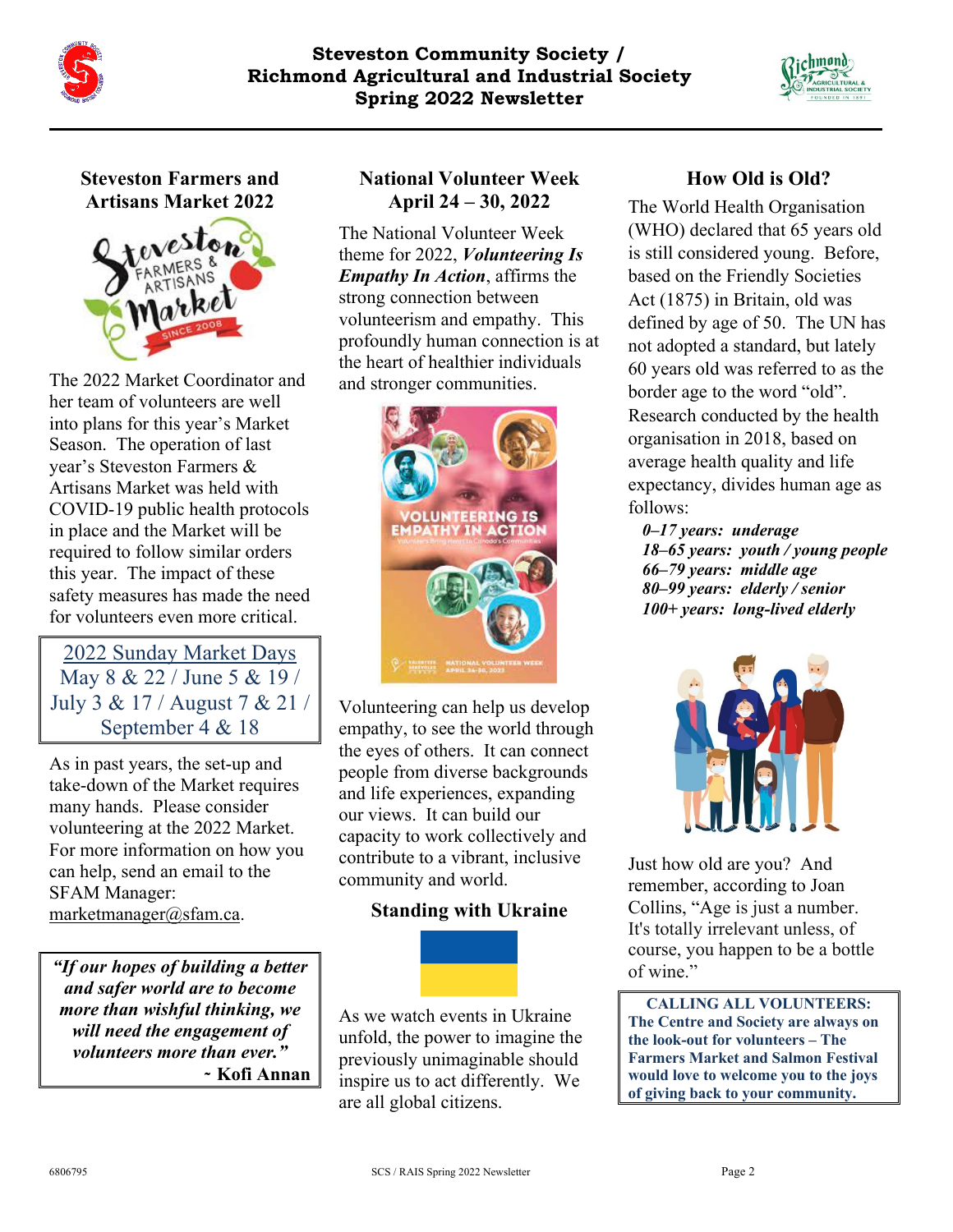



### **Steveston Salmon Festival**



**The Festival will be** returning to Steveston in 2022, in a re-imagined way. Stay tuned for more details.

#### **Gems of the Centre**

Deep in the heart of the Village Lies a Centre with a beating heart And all of the staff share a vision And each must take a part.

The goal is a thriving community And so we each plot and plan To ensure our success going forward We salute where it all began.

Volunteers are the gems of the Centre Without them we surely would fall We rely on their wisdom and action And are glad they answered the call.

It's a labour of love to bestow To mentor, to aide, to donate The hours of pure satisfaction Are a reward that's immeasurably great.

If you too find a need to contribute Steveston will open its door We welcome all to the Centre And know volunteering's no chore.

Debby Newton / March 2022

### **Daylight Savings Time**

Why did daylight savings start? The nominal reason for daylight saving time has long been to save energy. The time change was first instituted in the U.S. during WWI and then reinstituted again during WWII, as a part of the war effort.

In Canada, daylight saving time (DST) is observed in nine of the ten provinces and two of the three territories, though with exceptions in parts of several provinces and Nunavut.

Under the Canadian Constitution, laws related to timekeeping are a provincial and territorial matter. Most of Saskatchewan, despite geographically being in the Mountain Time Zone, observes year-round Central Standard Time (CST). In 2020, the Yukon Territory abandoned seasonal time change to permanently observe year-round Mountain Standard Time (MST).



In the regions of Canada where daylight saving time is used, it begins on the second Sunday of March at 2 a.m. and ends on the first Sunday in November at 2 a.m. As a result, daylight saving time lasts in Canada for a total of 34 weeks (238 days) every year, or about 65 percent of the entire year.

Port Arthur, Ontario (now part of Thunder Bay), was the first municipality in the world to enact daylight saving time, on July 1, 1908. (Germany later became the first country to adopt the time change, on April 30, 1916.)

### **April Fools' Day**

What is the origin of April Fools' Day? The answer is: Nobody really knows. Some historians speculate that it dates back to

1582, when France switched from the Julian calendar to the Gregorian calendar. In the Julian calendar, the new year began with the spring equinox around April 1. People who failed to recognise that the start of the new year had moved to January 1 and continued to celebrate it during the last week of March through April 1, became the butt of jokes and hoaxes and were called "April Fools." Historians have also linked the day to festivals such as Hilaria (Latin: *joyful*), which was celebrated in ancient Rome at the end of March by followers of the cult of Cybele. So, even historians can't pin down the origins of April Fools' Day.

> **Earth Day April 22, 2022**

**Invest in our planet** and build a prosperous and equitable future.



**Invest in our planet** and build healthy cities, countries and economies.

At a clean-up, an Earth Day rally, with your vote, or your wallet, be heard however you are able. For all of us – today and for our future – let's **invest in our planet!**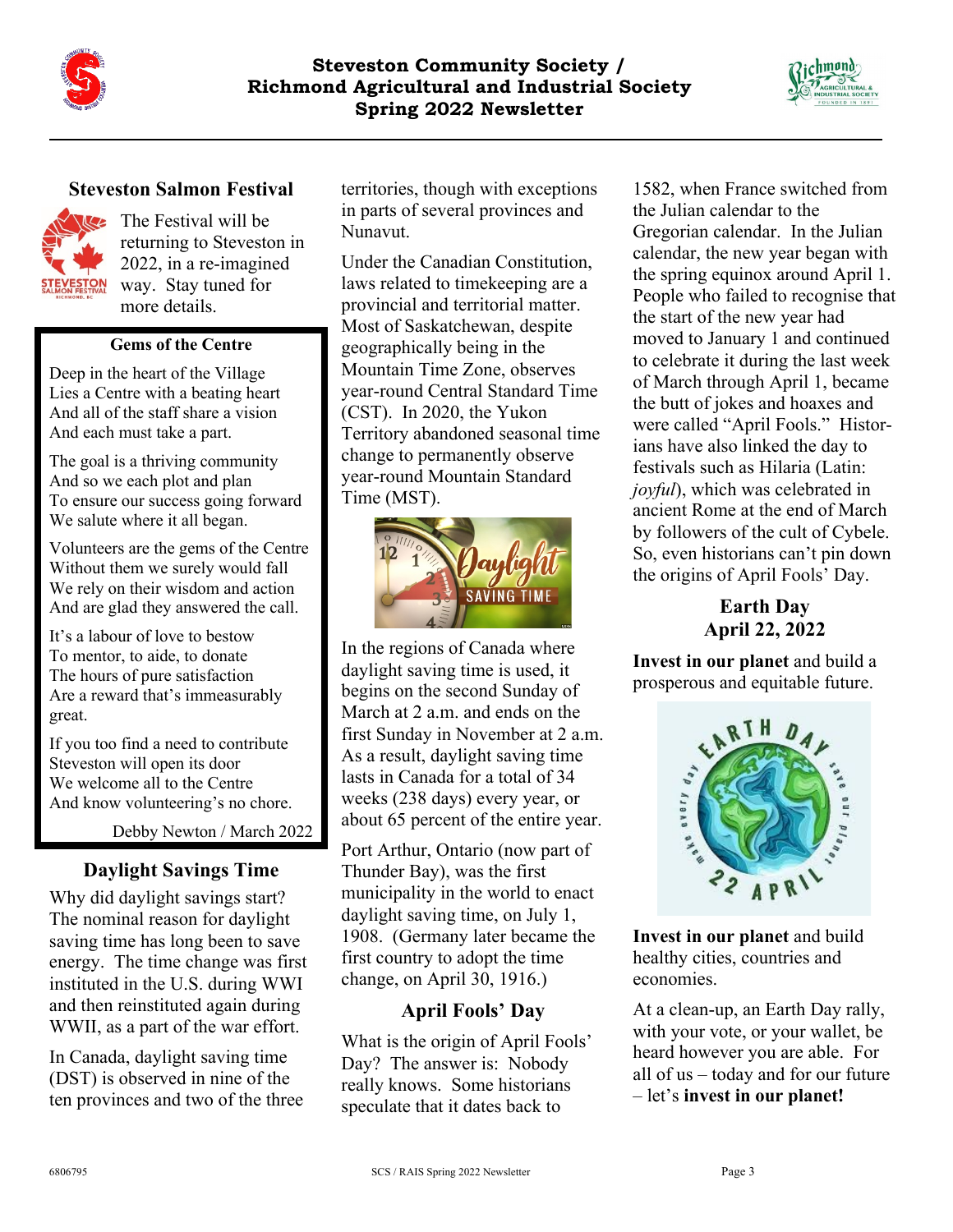

#### **Steveston Community Society / Richmond Agricultural and Industrial Society Spring 2022 Newsletter Steveston Community Society Application for Membership ~ 2021-2022**



MISSION STATEMENT

The Steveston Community Society is an association of volunteers dedicated to maintaining a positive, pioneer "Spirit of Steveston" by providing cultural, social and recreational opportunities for all members of the community.

| PERSONAL INFORMATION ("Become a Member")                                                                                                                                                                                                                                                                                                                                                                                                                                              |                                                       |                           |                          |                                                                                                                                            |  |
|---------------------------------------------------------------------------------------------------------------------------------------------------------------------------------------------------------------------------------------------------------------------------------------------------------------------------------------------------------------------------------------------------------------------------------------------------------------------------------------|-------------------------------------------------------|---------------------------|--------------------------|--------------------------------------------------------------------------------------------------------------------------------------------|--|
| Name:                                                                                                                                                                                                                                                                                                                                                                                                                                                                                 |                                                       | Email address:            |                          |                                                                                                                                            |  |
| Address:                                                                                                                                                                                                                                                                                                                                                                                                                                                                              |                                                       |                           |                          | Suite/Unit/Apt.#                                                                                                                           |  |
| City / Province:                                                                                                                                                                                                                                                                                                                                                                                                                                                                      |                                                       | Postal Code:              |                          |                                                                                                                                            |  |
| Tel:                                                                                                                                                                                                                                                                                                                                                                                                                                                                                  | Cell:                                                 |                           | Bus:                     |                                                                                                                                            |  |
| SKILLS AND COMMITMENT ("Join Us")                                                                                                                                                                                                                                                                                                                                                                                                                                                     |                                                       |                           |                          |                                                                                                                                            |  |
| particularly special events like the Steveston Salmon Festival (SFEST), the Steveston Farmers and Artisans Market<br>(SFAM), etc. You don't have to join a Committee to be involvedconsider helping out as a crew member for<br>SFEST, SFAM, or as a general volunteer at other special Society events, etc.<br>1. What special skills do you offer that would benefit the Society?<br>2. Please tell us why you are interested in being a member of the Steveston Community Society. |                                                       |                           |                          |                                                                                                                                            |  |
| AREAS OF INTEREST ("Get Involved")                                                                                                                                                                                                                                                                                                                                                                                                                                                    |                                                       |                           |                          |                                                                                                                                            |  |
| Would you like more information about being on a committee* or volunteering?<br>Yes<br>N <sub>0</sub><br>*All Board and Committee members are required to successfully complete a Police Information Check (PIC)<br>If yes, please indicate your areas of interest:                                                                                                                                                                                                                   |                                                       |                           |                          |                                                                                                                                            |  |
| <b>Board of Directors</b><br><b>Board Committees:</b>                                                                                                                                                                                                                                                                                                                                                                                                                                 | Parade Float<br>Program                               |                           | SFEST Set-up / down Crew |                                                                                                                                            |  |
| Board Development &<br>Governance                                                                                                                                                                                                                                                                                                                                                                                                                                                     | <b>Special Events</b>                                 |                           | SFAM Set-up / down Crew  |                                                                                                                                            |  |
| Finance<br><b>Human Resources</b><br>Operations                                                                                                                                                                                                                                                                                                                                                                                                                                       | Sponsorship<br><b>Steveston Park Upgrade</b><br>Other |                           |                          | General Volunteer                                                                                                                          |  |
| Please advise the best method for a member of the Executive to contact you to welcome you to the Society.<br>Telephone (Number above) or (                                                                                                                                                                                                                                                                                                                                            |                                                       | Email (as noted above) or |                          |                                                                                                                                            |  |
| Where did you hear about us?                                                                                                                                                                                                                                                                                                                                                                                                                                                          |                                                       |                           |                          |                                                                                                                                            |  |
| Please refer to the Membership Policy for further information.                                                                                                                                                                                                                                                                                                                                                                                                                        |                                                       |                           |                          | The Steveston Community Society respects your privacy and adheres to all legislative requirements with respect to protecting your privacy. |  |
| that relate to membership with the Steveston Community Society.                                                                                                                                                                                                                                                                                                                                                                                                                       |                                                       |                           |                          | Upon acceptance as a Member, you agree to abide by the Constitution, Bylaws and such policies as are established from time to time         |  |

Applicant Signature Date

 $\mathcal{L}_\mathcal{L} = \mathcal{L}_\mathcal{L} = \mathcal{L}_\mathcal{L} = \mathcal{L}_\mathcal{L} = \mathcal{L}_\mathcal{L} = \mathcal{L}_\mathcal{L} = \mathcal{L}_\mathcal{L} = \mathcal{L}_\mathcal{L} = \mathcal{L}_\mathcal{L} = \mathcal{L}_\mathcal{L} = \mathcal{L}_\mathcal{L} = \mathcal{L}_\mathcal{L} = \mathcal{L}_\mathcal{L} = \mathcal{L}_\mathcal{L} = \mathcal{L}_\mathcal{L} = \mathcal{L}_\mathcal{L} = \mathcal{L}_\mathcal{L}$ 

6806795 SCS / RAIS Spring 2022 Newsletter Page 4 Approved GM NVM Initial\_\_\_\_\_\_\_ Date: \_\_\_\_\_\_\_\_\_\_\_\_\_\_\_\_\_\_\_\_\_\_\_\_\_\_\_ Fee paid: \$5 N/A